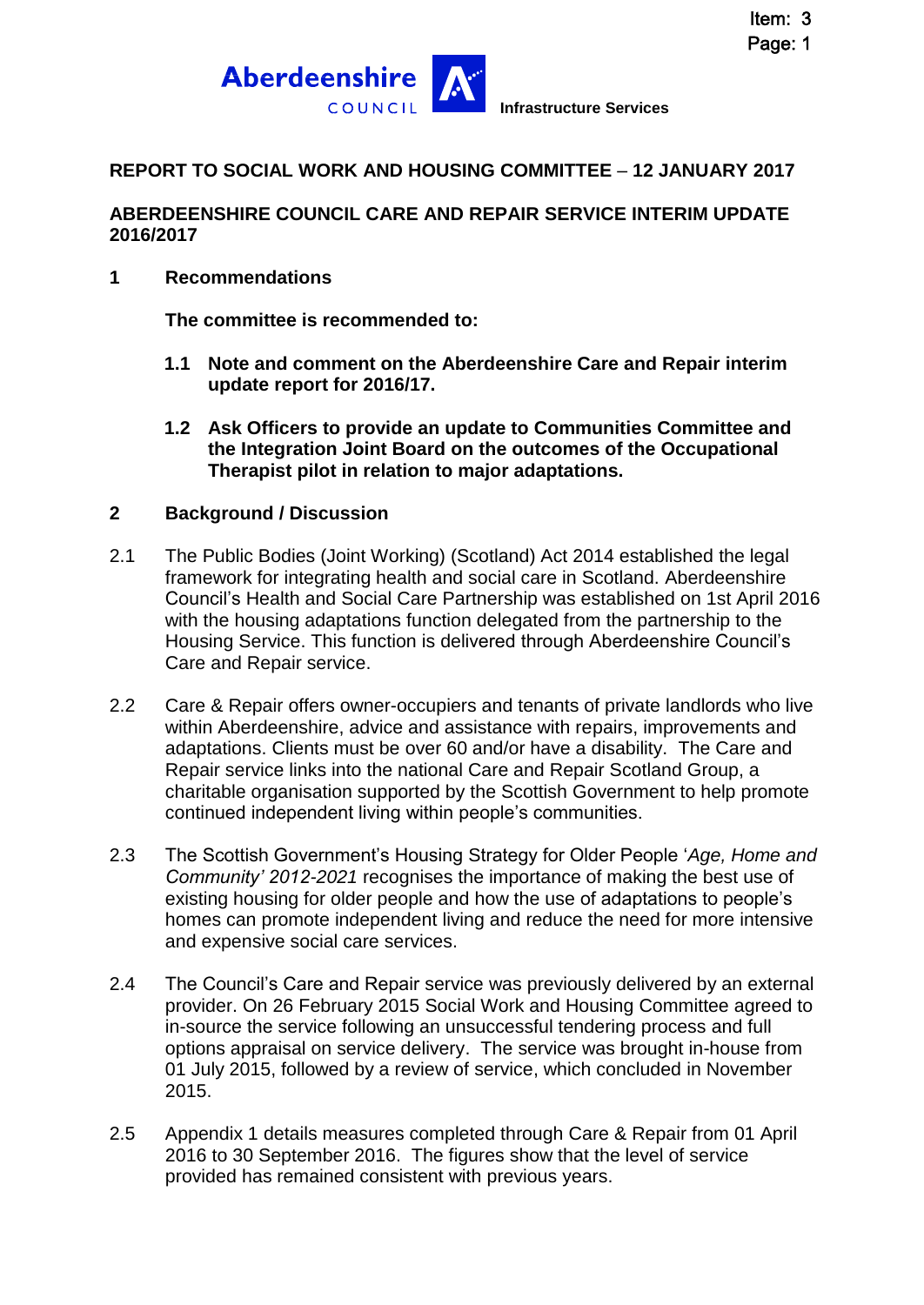- 2.6 Following on from the Scottish Borders model where a tenure neutral approach to adaptations with an occupational therapist working solely on major adaptations has been highlighted by the Scottish Government as an area of good practise, a pilot has been ongoing in South Aberdeenshire since April 2016. The outcomes of which are to be monitored and evaluated with consideration being given to its roll out across Aberdeenshire.
- 2.7 The Head of Finance and the Monitoring Officer within Business Services have been consulted on the contents of this report and any comments have been incorporated.

#### **3 Equalities, Staffing and Financial Implications**

- 3.1 An Equality Impact Assessment is not required for this report as there is no change to policy or procedure.
- 3.2 There are no staffing implications arising from this report.
- 3.3 There are no direct financial implications from the proposals within this report. Further invest to save proposals are being considered to utilise savings made in in-sourcing the Care and Repair service in order to create further savings in more expensive and intensive social care services provided through the Integrated Health and Social Care Partnership.

#### **Stephen Archer Director of Infrastructure Services**

Report prepared by Melanie Booth, Private Sector Housing Team Leader and Billy Wishart, Senior Private Sector Housing Officer.

12 December 2016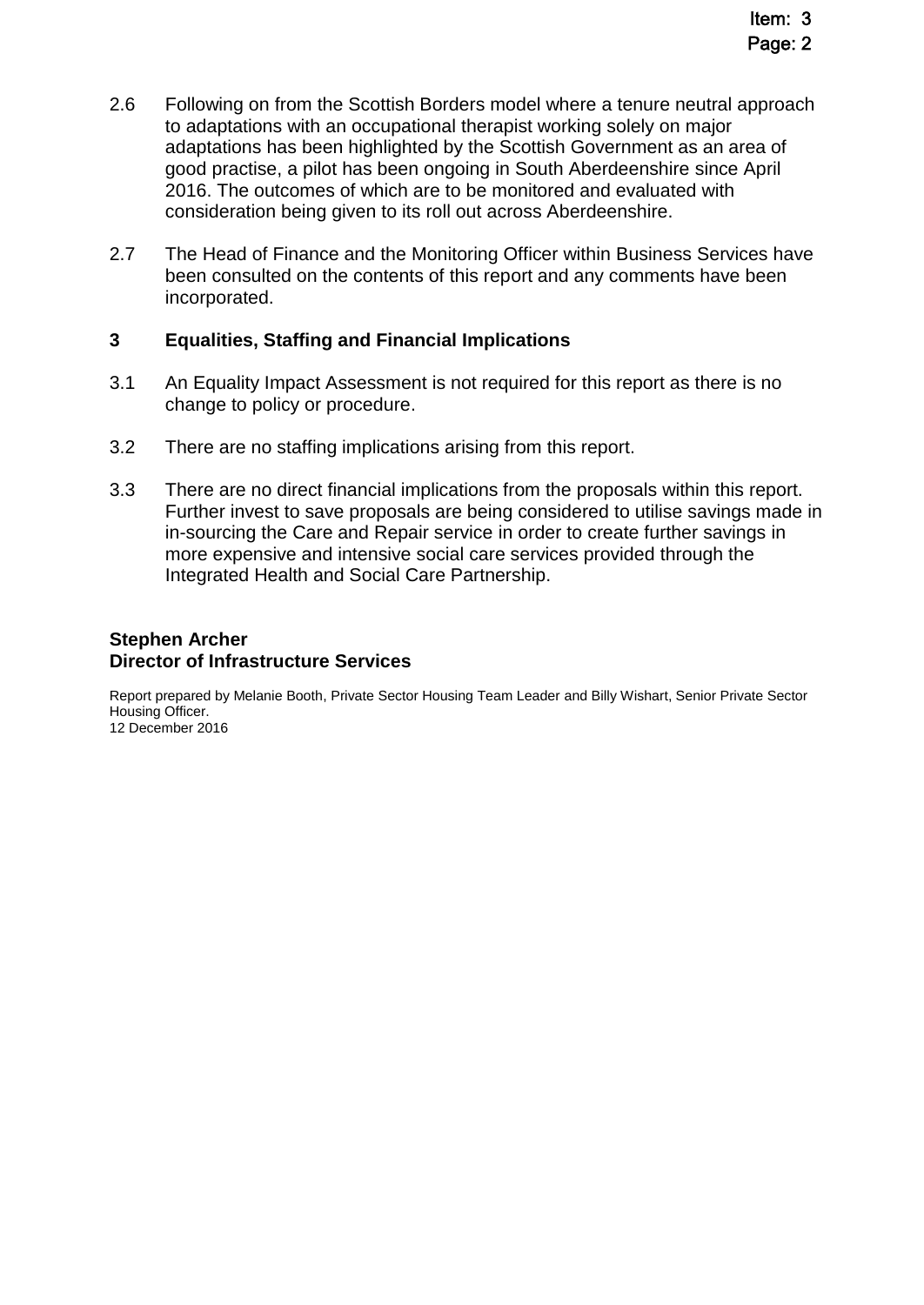Item: 3 Page: 3

**Appendix 1**



# Care and Repair Interim Update Report

2016-2017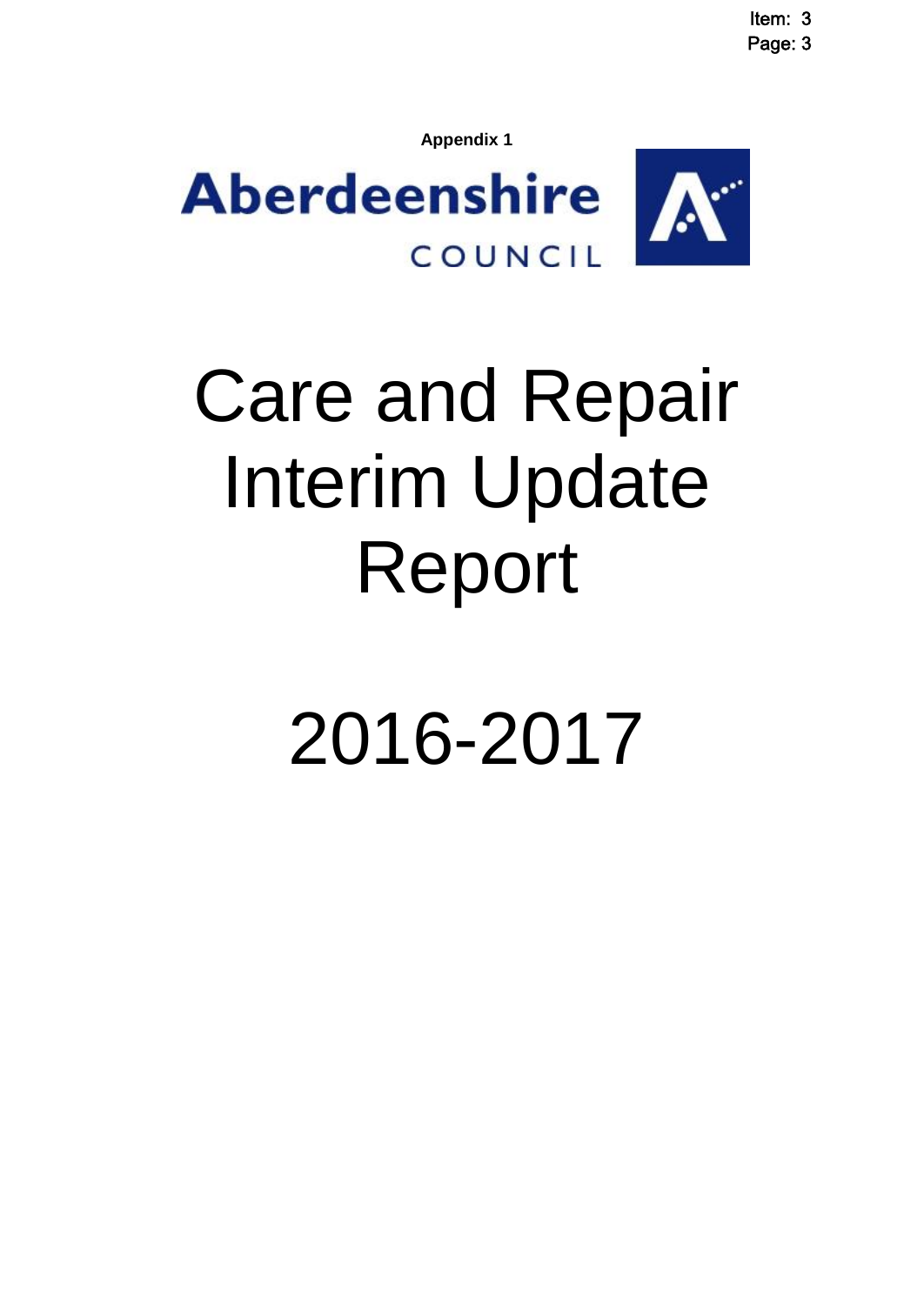Item: 3 Page: 4

# **Contents**

- **1. Introduction**
- **2. Disabled Adaptation Grants**
- **3. Small Repair Service**
- **4. Charitable Fundraising**
- **5. Income Maximisation**
- **6. Scheme of Assistance**
- **7. Client Outcomes and Satisfaction**
- **8. Service Improvements**
- **9. Monitoring & Evaluation Framework**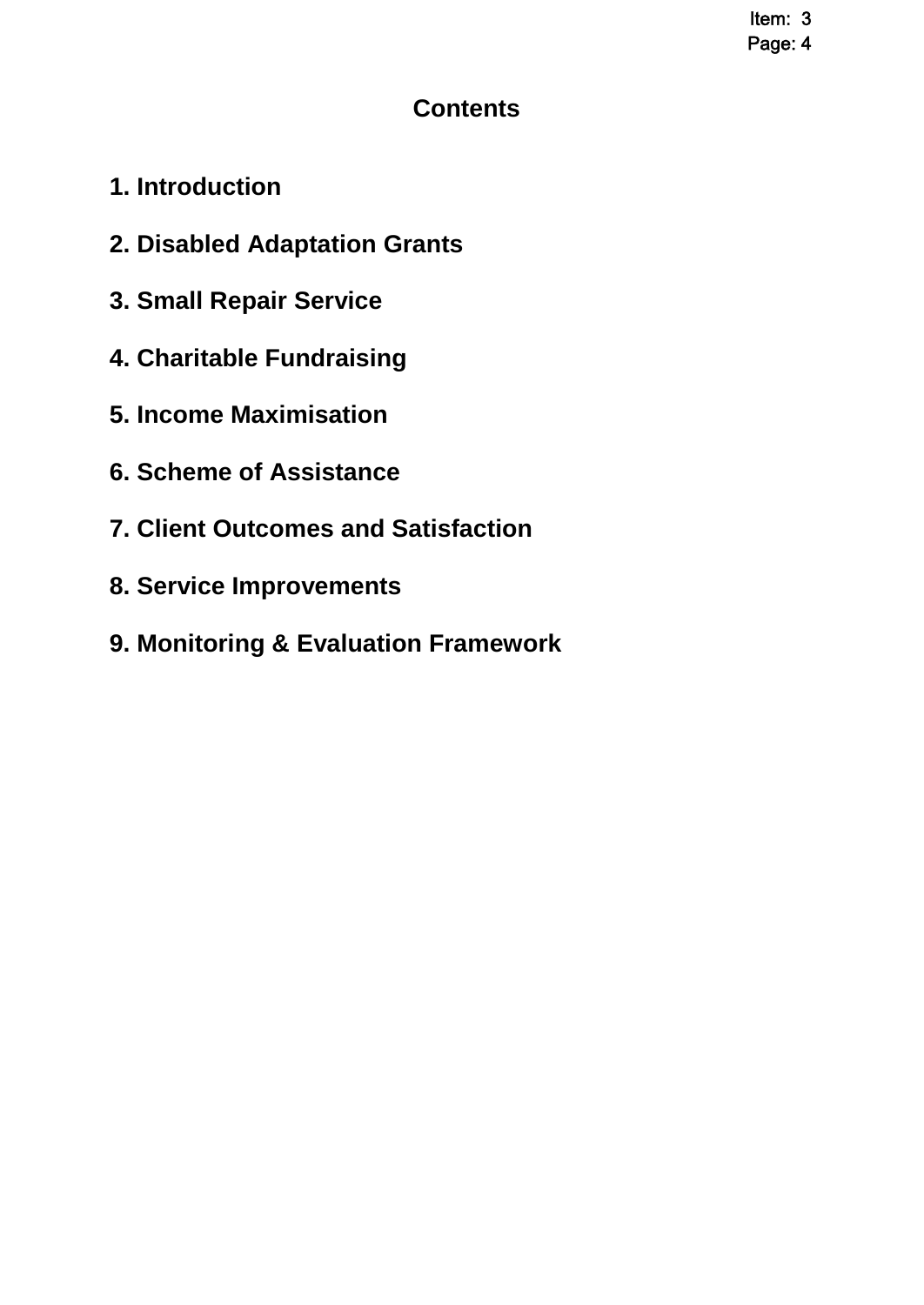# **1. Introduction**

- 1.1 Aberdeenshire Care & Repair was established in June 1997. Care & Repair is funded by Aberdeenshire Council and was managed by Castlehill Housing Association until 30 June 2015. From 01 July 2015 and as a result of Social Work & Housing Committee agreeing to Officer's recommendation to deliver the service in-house, the Care & Repair service is now delivered and managed by Aberdeenshire Council, delivering a more streamlined service for the client with significant savings in terms of revenue costs to the council.
- 1.2 Care & Repair continues to provide the following services to homeowners and private tenants who are over the age of 60 and/or disabled:
	- Disabled adaptation grants
	- Small repairs service
	- Charitable fundraising
	- Income maximisation checks
	- Information, advice and practical assistance through the council's Scheme of Assistance.
- 1.3 As can be seen from the detail in the main body of the report, the transfer of the service from Castlehill Housing Association to Aberdeenshire Council has not negatively impacted on service delivery despite the fact that the service continued to be provided with less than the full complement of staff. Demand for the service remains strong and is now well positioned for the integration of health and social care with actions relating to the service being highlighted in the Aberdeenshire Health and Social Care Partnership Strategic Plan 2016 – 2019.

#### **2. Disabled Adaptation Grants**

- 2.1 All local authorities must provide a minimum percentage grant of 80% for structural adaptations that are essential to meet the assessed needs of a disabled person. Grant funding is not provided to extend the original structure of the house to create additional living accommodation but the original structure may be extended to provide a standard amenity (fixed bath or shower, wash hand basin or toilet). Grant funding is means tested between 81% - 100%. Grant is awarded at 100% if the client is in receipt of certain benefits.
- 2.2 Examples of work that can be funded through a grant are:
	- Level access shower
	- Ramp
	- Stair-lift
	- Through floor lift
	- Widening doors to allow wheelchair access.
- 2.3 In the first six months of financial year 2016/2017, the Care and Repair Team have assisted 353 clients with major adaptations. There were 108 grants completed within this time which included 117 different elements of the property being adapted. These numbers are consistent with the number of completions in previous years.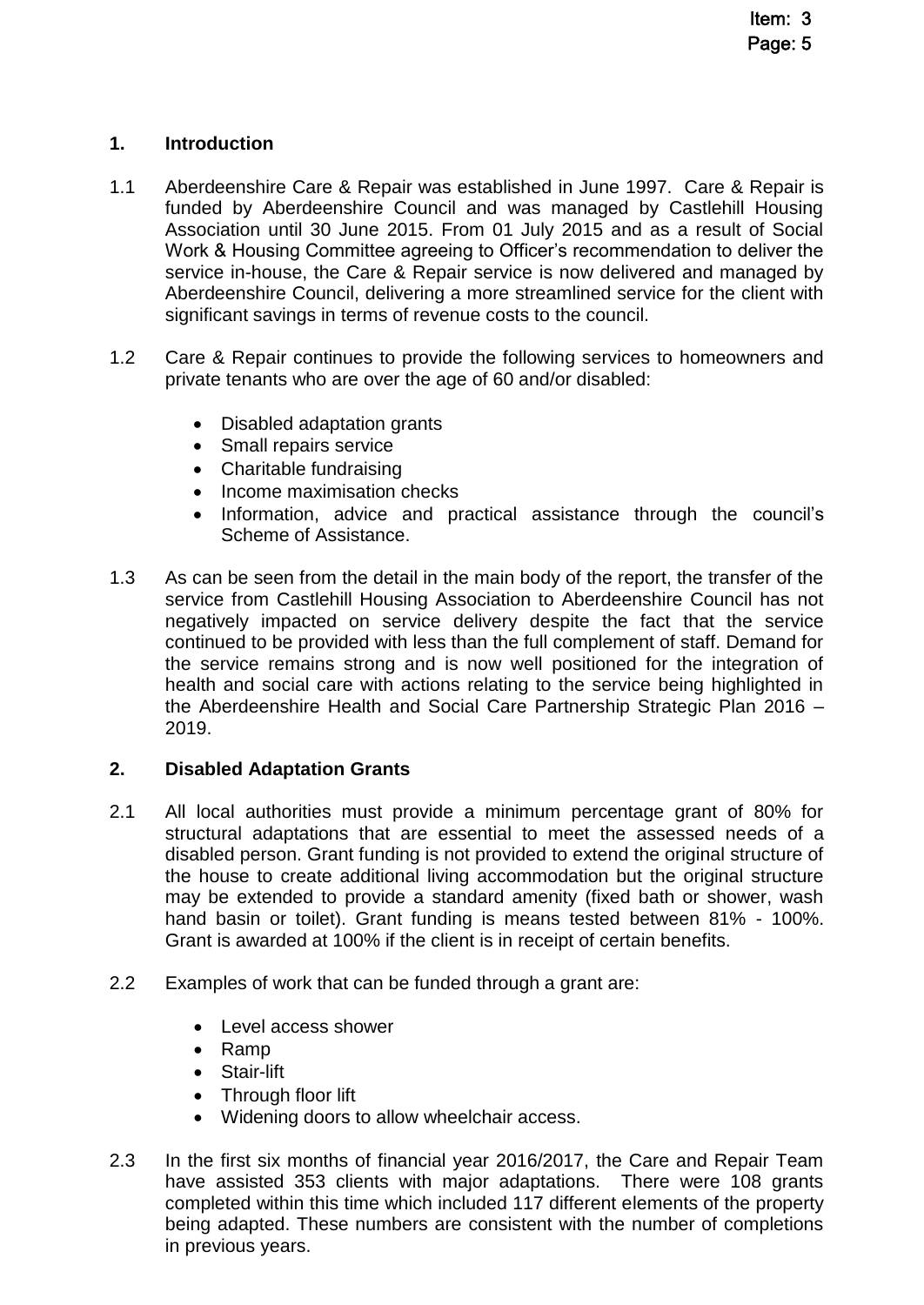| Year      | <b>Completions</b> | Grant Spend (£) |
|-----------|--------------------|-----------------|
| 2016/2017 | 117                | 436,249         |
| 2015/2016 | 194                | 874,907         |
| 2014/2015 | 200                | 905,418         |
| 2013/2014 | 174                | 858,935         |
| 2012/2013 | 230                | 1,111,033       |
| 2011/2012 | 210                | 955,971         |
| 2010/2011 | 135                | 729,998         |

2.4 Adaptations can be broken down by area as detailed in the table below.

| Area              | <b>Major Adaptations</b><br>(No's) | <b>Major Adaptations (£)</b> |
|-------------------|------------------------------------|------------------------------|
| <b>B&amp;B</b>    | 26                                 | 102,910                      |
| <b>Buchan</b>     | 16                                 | 58,353                       |
| <b>Formartine</b> | 23                                 | 76,639                       |
| <b>Garioch</b>    | 12                                 | 38,564                       |
| K & M             | 22                                 | 86,896                       |
| <b>Marr</b>       | 18                                 | 72,887                       |
| <b>Total</b>      | 117                                | 436,249                      |

2.5 The majority of disabled adaptations are bathroom works which includes level access showers and wet rooms followed by ramps and access. The table below shows the different types of adaptations installed from 01 April 2016 to 30 September 2016.

| Area         | <b>Bathroom</b><br><b>Works</b> | <b>Stair</b><br>lift | Ramp &<br><b>Access</b> | <b>Bathroom</b><br><b>Extension</b> | <b>Other</b><br><b>Work</b> | <b>Total</b> |
|--------------|---------------------------------|----------------------|-------------------------|-------------------------------------|-----------------------------|--------------|
| B&B          | 12                              |                      | 6                       |                                     |                             | 26           |
| B            | 12                              |                      | 2                       |                                     |                             | 16           |
| Form         | 19                              |                      | 2                       |                                     |                             | 23           |
| G            | 6                               |                      | 5                       |                                     |                             | 12           |
| K&M          | 19                              | ⌒                    |                         |                                     |                             | 22           |
| М            | 11                              |                      | 5                       |                                     |                             | 18           |
| <b>Total</b> | 79                              | 12                   | 21                      |                                     |                             | 117          |

# **3. Small Repairs Service**

- 3.1 The small repairs service covers small internal and external repairs. The work is done by tradesmen approved and contracted by Care & Repair. The repairs must be high priority for safety, prevention of long term deterioration of a property or for making energy efficiencies. Examples of small repairs are:
	- cleaning out or repairing guttering
	- roof repairs if there are internal leaks
	- leaking doors and windows
	- repairs to central heating and hot water
	- security of doors and windows
- 3.2 Changes to the way the small repairs are processed and paid for means that contractors payments are processed immediately upon receipt of invoice and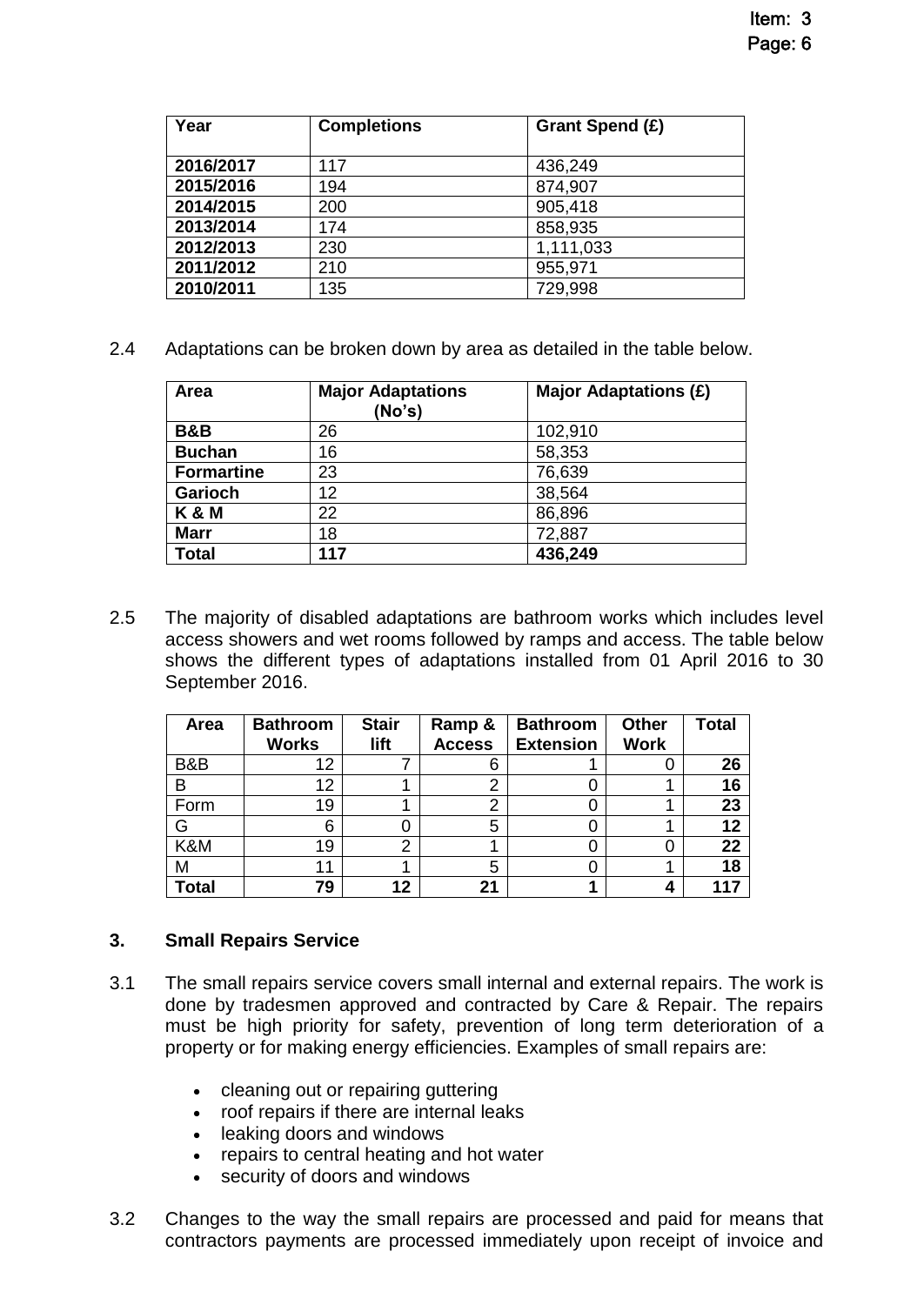are paid via BACS. Previously contractors' payments were processed once a month and paid via cheque which can be more expensive and inconvenient than payment via bank transfer. Feedback from contractors relating to the change in the way the service is now delivered is extremely positive.

3.3 The number of small repair completions up to 30 September 2016 is 205 which is consistent with the number of completions on previous years.

| Year      | <b>Completions</b> | <b>Project Spend (£)</b> |
|-----------|--------------------|--------------------------|
| 2016/2017 | 205                | 21,086                   |
| 2015/2016 | 469                | 50,880                   |
| 2014/2015 | 593                | 68,558                   |
| 2013/2014 | 554                | 65,095                   |
| 2012/2013 | 305                | 34,883                   |
| 2011/2012 | 158                | 14,994                   |
| 2010/2011 | 172                | 15,275                   |

### **4. Charitable Fundraising**

- 4.1 Social Work & Housing Committee approved the criteria for Charitable Fundraising in June 2015. The criteria is similar to other charities such as Macmillan Cancer Support. The criteria is:
	- The client must be willing to provide reasonable proof of their financial circumstances including provision of bank statements, credit card statements, pay-slips and anything else that may reasonably be required to verify income and expenditure levels. This verification is required by charities that Care & Repair contact when seeking donations on behalf of clients in order for them to assess eligibility for allocating funds.
	- Fundraising will be considered for any single person with savings/capital below £5,000 or £10,000 for a couple with any excess to these sums expected to be applied to the client's contribution to the cost of the adaptations.
	- Fundraising will only be undertaken for those on a low income. The majority of charities Care & Repair approach on behalf of client will only provide financial assistance to those on low incomes and in receipt of certain benefits. Therefore income thresholds for fundraising will be limited to £170 per week for a single person and £289 per week for a couple with additional allocations of £85 per week per child and £119 per week for adults (over 16s still in education) being given.
	- These income figures are after Rent/Mortgage, Council Tax and any associated care costs are paid. They also disregard any income received through Disability Living Allowance/Personal Independence Payment and Attendance Allowance. These income thresholds are in line with current levels used by Macmillan Cancer Support charity.
- 4.2 If clients meet the charitable fundraising criteria then fundraising will only be considered for works that cost less than £5,000. This is because the majority of charities generally provide grants of around £400. There is a limit to the amount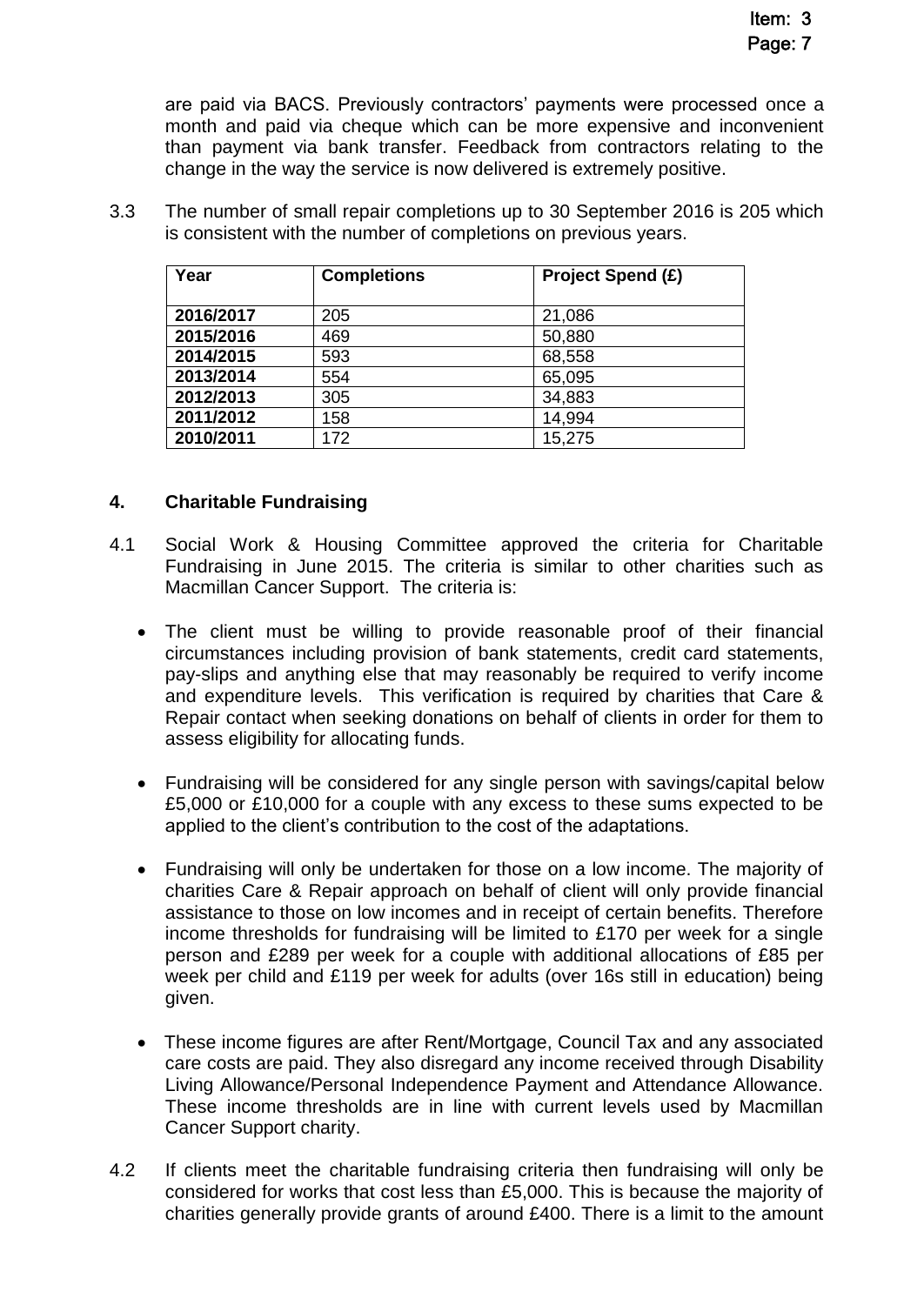of appropriate charities that can be applied to which will therefore limit the total amount of funding likely to be obtained.

- 4.3 The criteria ensures that fundraising targets are realistic and achievable and that the resources within the team for fundraising are used effectively. Fundraising may still be completed at the discretion of the service if clients fall out with any of the set criteria, if the circumstances are shown to be exceptional and that there is confirmed risk to the person's health and wellbeing.
- 4.4 In the first six months of the 2016 financial year, Care and Repair assisted 44 clients via the Funding Assistant. A total of 18 clients either did not meet our criteria or chose to not continue with fundraising. 5 of these were helped through the small repairs service. Care & Repair were successful in raising funds for 5 clients totalling £4,460.00 with work still ongoing with the remaining 16 clients.
- 4.5 Further, Care & Repair were successful in obtaining an award of £10,000 of charitable funding for gas safety works. This is currently being spent across Aberdeenshire with those clients who are in receipt of the qualifying benefits being approached first.
- 4.6 Due to staff changes within the team, the Funding Assistant post is currently vacant however the knowledge remains within the team and the role continues to be carried out. Officers are considering how best to deliver this service, with consideration being given to including the work within a proposed HomeSafe service.

#### **5. Income Maximisation**

- 5.1 All 117 clients who received a disabled adaptation grant were offered income maximisation checks along with Scheme of Assistance clients to ensure they are receiving the full amount of benefits they are entitled to.
- 5.2 In the first 6 months of the 2016 financial year, 66 income maximisation were completed which generated an additional income identified of £529 per week, calculated at £27,529 per year. Included within this were 6 clients who were helped with resolving benefit issues and 1 client who is now entitled to free central heating following identification of a qualifying benefit.
- 5.3 The processes in relation to income maximisation have been reviewed to ensure all Care & Repair clients can access an income maximisation check. Opinions of staff within the team indicate that clients have already had an income maximisation check carried out by agencies who are in contact with the client before Care & Repair get involved. Work is ongoing with internal and external providers to ensure there is no duplication of the service.

# **6. Scheme of Assistance**

6.1 Care & Repair provides information, advice and practical assistance to help clients carry out repairs and maintenance to their homes. In the first six months of the 2016 financial year, Care and Repair assisted 104 households with issues surrounding repairs and maintenance.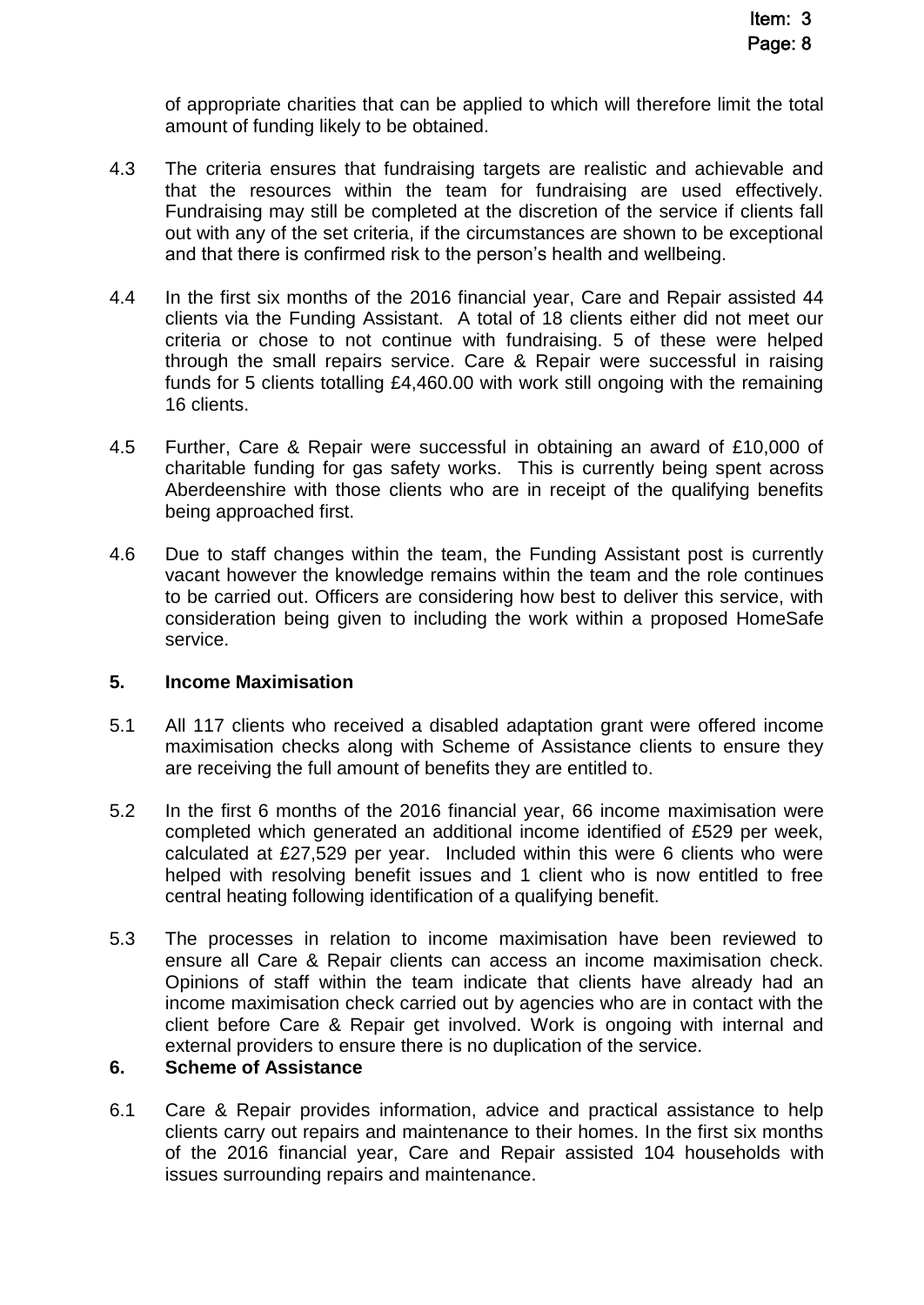| Area                        | Scheme of Assistance<br>(Practical) | <b>Scheme of Assistance</b><br>(Info & Advice) |
|-----------------------------|-------------------------------------|------------------------------------------------|
| <b>Banff &amp; Buchan</b>   |                                     |                                                |
| <b>Buchan</b>               |                                     | 20                                             |
| <b>Formartine</b>           |                                     |                                                |
| <b>Garioch</b>              |                                     | 19                                             |
| K & M                       |                                     |                                                |
| <b>Marr</b>                 |                                     |                                                |
| <b>Address not provided</b> |                                     | 8                                              |
| <b>Total</b>                | 18                                  | 86                                             |

# **7. Client Outcomes & Satisfaction**

- 7.1 Care & Repair continues to assess the impact of adaptations through questionnaires. Once works are completed, clients are asked to complete a short questionnaire covering a range of questions. A large percentage of these surveys do not get returned and of those that do, not all questions are answered therefore the way these are administered has been reviewed with the outcome quationnaire being completed on final inspection with the client. Details of outcomes for the first 6 months of the 2016 financial year:
	- **I feel more confident that I can continue to live independently in my home:**

Agree: 41% Strongly agree: 55% Disagree: 4%

 **It is easier for me to use the facilities (kitchen, toilet, bathroom) in my home:**

Agree: 23% Strongly agree: 74% Disagree: 3%

**My home is warmer at the same or reduced cost to me:**

Agree: 67% Disagree: 33%

**I feel more confident about my safety and security in my house:**

Agree: 38% Strongly agree: 58% Disagree: 4%

 **I feel I am less likely to have a fall at home because of the work that has been carried out:**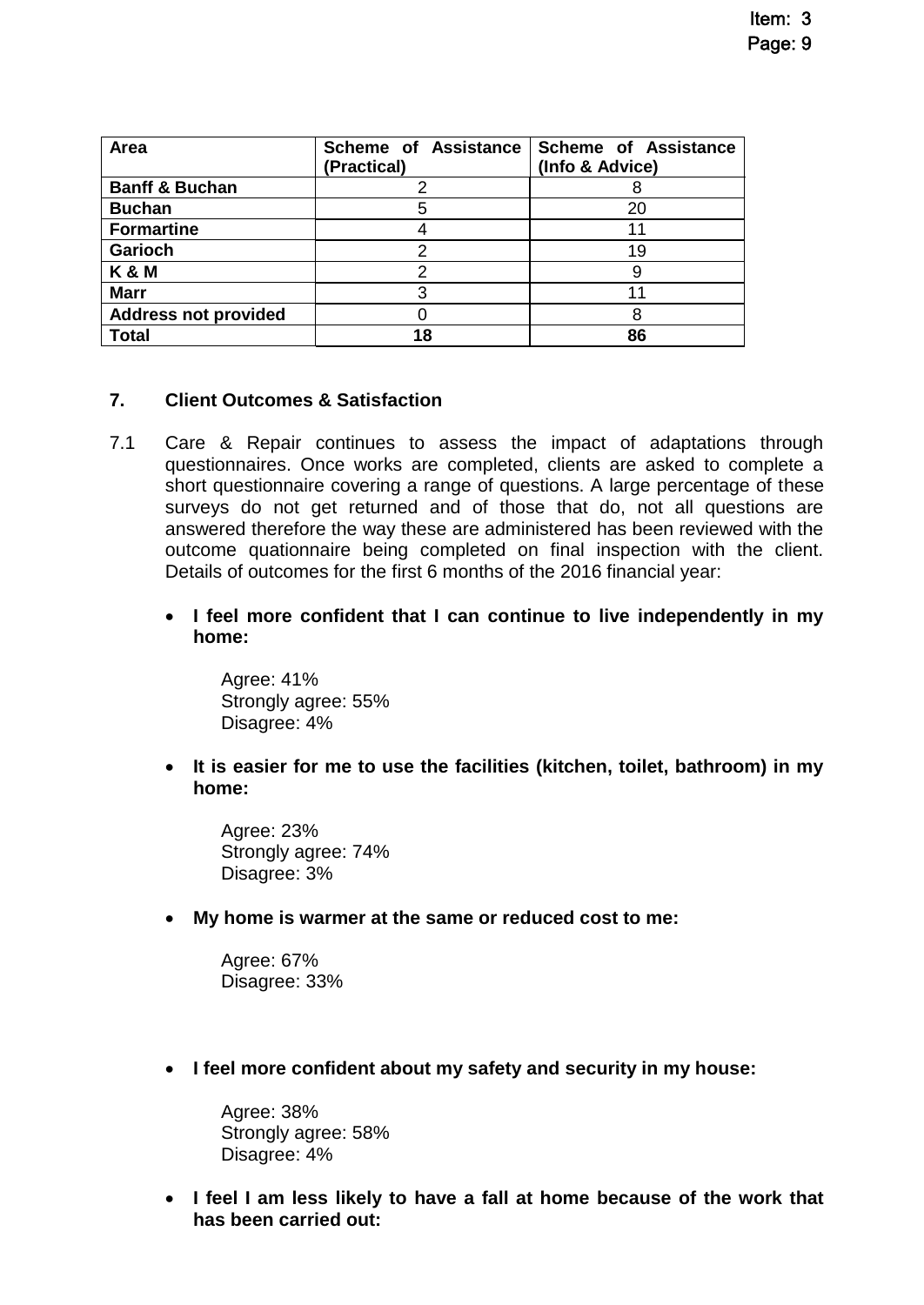Agree: 40% Strongly agree: 55% Disagree: 5%

 **I am more likely to get out and about, or receive visitors at home, as a result of the work that has been carried out:**

Agree: 56% Strongly agree: 36% Disagree: 8%

- 7.2 Care & Repair also continues to monitor all aspects of the service to assess client satisfaction with the service. Client satisfaction remains high.
- 7.3 Small Repairs Standard of Work
	- Very Satisfied: 71%
	- Satisfied: 26%
	- Neither satisfied nor dissatisfied: 3%
- 7.4 Small Repairs Overall Satisfaction with Aberdeenshire Care & Repair
	- Very Satisfied: 80%
	- Satisfied: 19%
	- Neither satisfied nor dissatisfied:1%
- 7.5 Disabled Adaptation Grants Standard of Work
	- Very Satisfied: 80%
	- Satisfied: 20%
- 7.6 Disabled Adaptation Grants Overall Satisfaction with Aberdeenshire Care & Repair
	- Very Satisfied: 74%
	- Satisfied: 26%

#### **8. Service Improvements**

- 8.1 Work is ongoing with the Service Improvement Officer (Housing) to make improvements to processes and procedures with the intention of streamlining the process for the client whilst creating efficiencies within the team.
- 8.2 Standardised and streamlined work processes will ultimately improve services to customers by:
	- Identifying the current capability and appropriateness of processes.
	- Identifying and eliminating waste from processes to ensure they are fully functional and streamlined.
	- Clarifying roles and responsibilities throughout each process flow.
- 8.3 A pilot of is currently underway in relation to a dedicated occupational therapist for major adaptations in South Aberdeenshire. The pilot is to be fully monitored